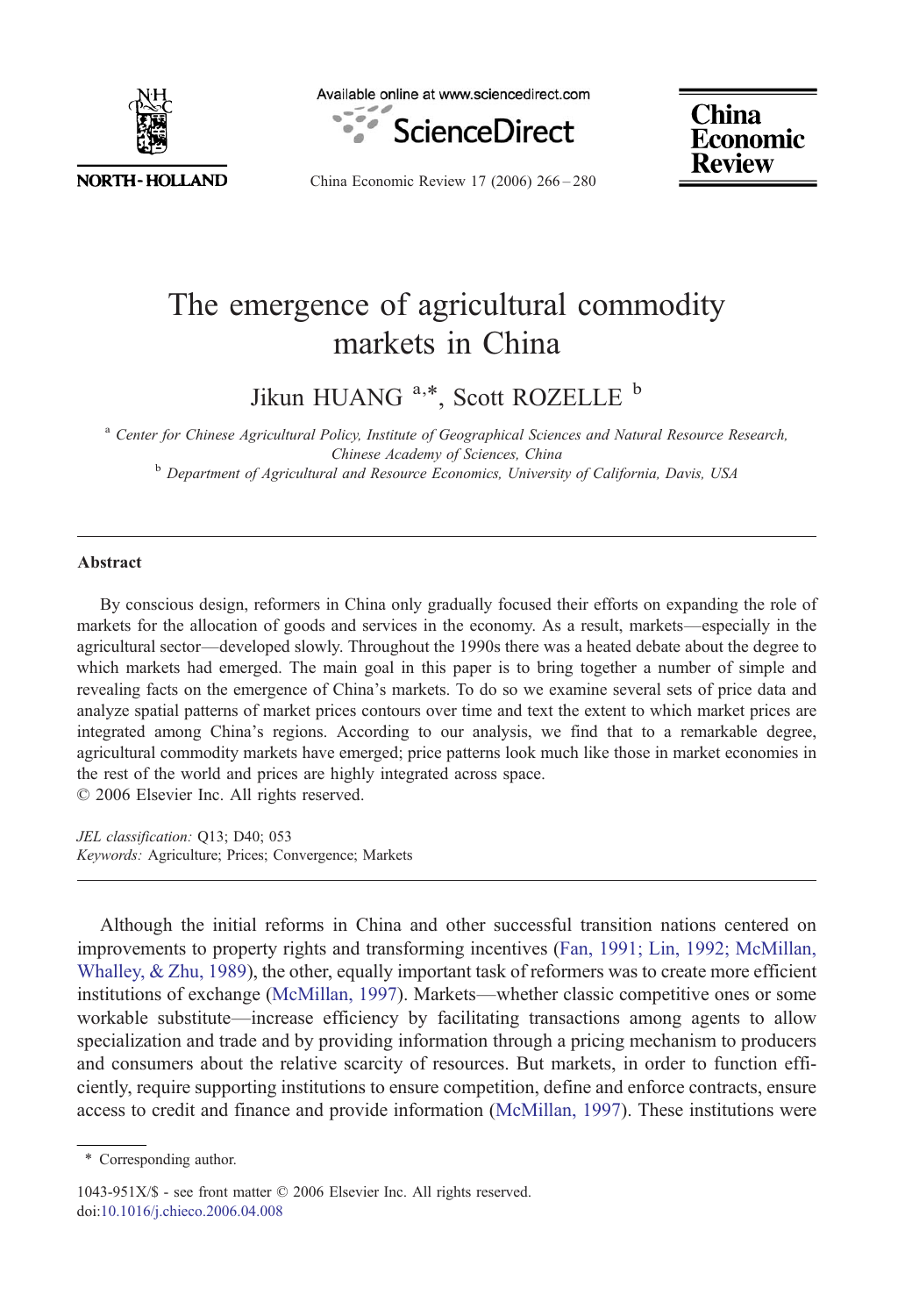either absent in the Communist countries or, if they existed, were inappropriate for a market system. In assessing the determinants of success and failure of 24 transitions during their first decade of reform, [Rozelle and Swinnen \(2004\)](#page--1-0) demonstrate that improved institutions of exchange were absolutely essential for nations to make progress. A study by [de Brauw, Huang, and](#page--1-0) [Rozelle \(2004\)](#page--1-0) has shown the positive effect that market development had on the efficiency of China's agricultural producers and their welfare during the 1980s and early 1990s. Continued success of transition nations during the second decade of reform and beyond almost certainly also will depend on continued market development. Somewhat surprisingly, despite the importance of market performance in the reform process there is little empirical work on the success that China (or any other transition nation) has had in building markets.

In part in response to the lacunae of research on the performance of markets in China's rural economy, our main goal is to bring together a number of simple and revealing facts on the emergence of China's markets. To do so we will have two specifics objectives. First, after briefly documenting the market-reform policy environment that has unfolded during the reform era, we examine several sets of price data by looking at spatial patterns of market prices contours over time. Second, we examine the extent to which market prices are integrated among China's regions.

In order to examine such a broad topic, it is necessary to limit the scope of the analysis. To do so, we restrict ourselves to China's main staple commodities—rice, maize and soybeans. These commodities —especially maize and soybeans—are ideal since the quality differences among regions are relatively narrow, a characteristics that facilitates integration analysis. Data on these commodities are available over time and across space. Data quality, however, restricts most of our analysis to after mid-1990s.

## 1. Commodity price and marketing policies

Although ever since the start of transition in the late 1970s China's leaders pursued price and marketing reform with different degrees of enthusiasm, there has been a steady shift towards more liberalization ([Huang, Rozelle, & Chang, 2004\)](#page--1-0). The key characteristic of the reform strategy, however, was gradual. For example, the initial price and market reforms in the late 1970s were aimed only at raising farm level procurement prices and gradually liberalizing the market. These reforms included gradual increases in the agricultural procurement prices toward market prices and reductions in procurement quota levels. In the initial years, however, there was little effort to move the economy to one in which resources and factors were allocated according market price signals.

As the right to private trading was extended to include surplus output of all categories of agricultural products after contractual obligations to the state were fulfilled, the foundations of the state marketing system began to be undermined ([Sicular, 1995](#page--1-0)). After a record growth in grain production in 1984 and 1985, a second stage of price and market reforms was announced in 1985 aimed at radically limiting the scope of government price and market interventions and further enlarging the role of market allocation. Other than for rice, wheat, maize and cotton, reformers gradually began to eliminate planned procurement; government commercial departments still existed, but they could only continue to buy and sell at the market. For grain, incentives were introduced through the reduction of the quota volume and increase in procurement prices. In subsequent years, although mandatory procurement of rice, wheat, maize, soybean, oil crops and cotton continued, to provide incentives for farmers to raise productivity and to encourage sales to the government, quota procurement prices were raised over time [\(Huang et al., 2004](#page--1-0)).

True to the spirit of gradualism, as grain production and prices stabilized in the early 1990s, plans to abolish the grain ration system led a new round of reform ([Rozelle, Park, Huang, & Jin,](#page--1-0) [2000](#page--1-0)). Urban officials discontinued sales at ration prices to consumers in early 1993. Although the